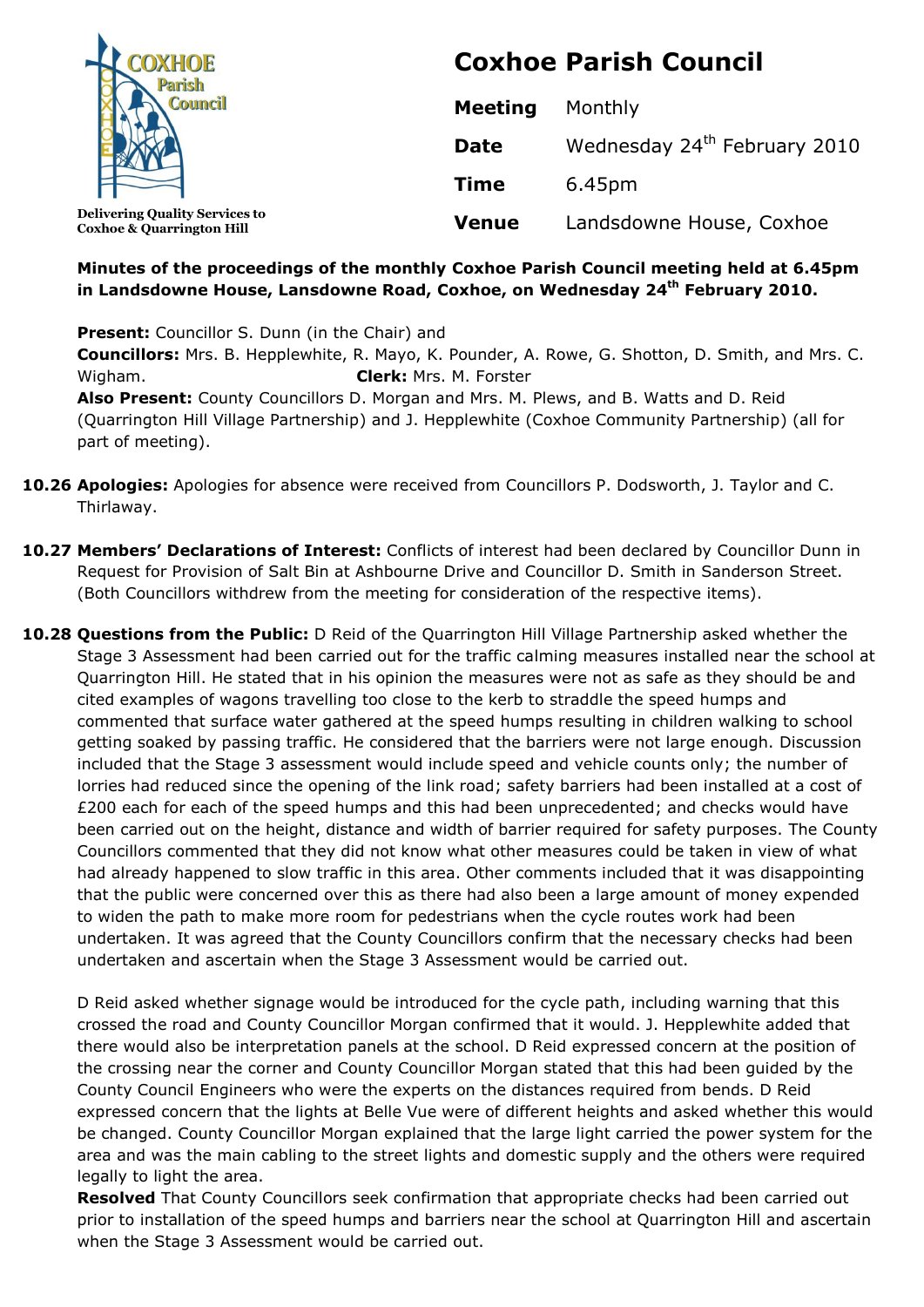**10.29 Police Report:** Mark Ogilvie and PCSO Chris Dunn were present at the meeting. Mark Ogilvie gave details of the Police report that had been circulated covering the period 25<sup>th</sup> January to 17<sup>th</sup> February 2010, together with an update of action taken against matters raised at the last Parish Council meeting. He would need to investigate further the assault reported by Councillor Pounder and advise him accordingly. He would also contact the gentleman at the vicarage who was experiencing difficulties with youths. A murder had taken place on  $2<sup>nd</sup>$  February for which a suspect had been charged. He stressed that this was an isolated incident out of place with any of the surrounding villages. There had also been one assault, three burglaries, two thefts, five incidents of criminal damage, one incident involving drugs, and eighteen incidents of anti-social behaviour. The next PACT meeting would be 25<sup>th</sup> February at 6.30 p.m. in Quarrington Hill Community Centre. Motor vehicle thefts had increased due to residents leaving keys in their cars whilst they were warming and defrosting them. The damage to a window in the Front Street at Coxhoe that had been witnessed had resulted in the perpetrator being charged. A drugs warrant had been successful as a result of community intelligence being acted upon and it was stressed how important it was that residents advise the Police. Two of the three youths who had signed acceptable behaviour agreements were adhering to the conditions and intelligence was being gathered on the third in order that the antisocial behaviour order route could be pursued should their behaviour not improve. Speed watch equipment had been deployed the previous week and Councillor Pounder and PCSO Dunn had attended at the Front Street of Quarrington Hill. These constituted mobile stands where the community worked with a PCSO and letters were sent to people who had sped past the signs, with the emphasis on education rather than enforcement.

J. Hepplewhite thanked Mark Ogilvie for submitting an informative article for the Coxhoe Chronicle and asked that he incorporate a hierarchy diagram for the next issue advising what action would be taken against youths who misbehaved. Mark advised that the Police were working with partners to educate youngsters, including visits to Chester-le-Street Police Station for mock-ups of booking youths into custody, and had set up a social networking site. A Member stated that it would be good to ask peers what action they considered should be taken against youths who misbehaved. The Clerk added that she had sent the minutes from the meeting of  $18<sup>th</sup>$  February in connection with anti-social behaviour as a reminder of action that the Police had stated they would carry out. The Chair stated that the crime statistics for the month looked horrendous. M. Ogilvie advised that they had reduced from the previous month and it was hoped that the reduction would continue. As much resource as possible was being put into Coxhoe and plain clothes officers had operated in the area over the last two weekends.

**Resolved** That the Police Report be noted and displayed on the village notice boards.

**10.30 Quarrington Hill Community Centre:** Clive Lawson entered the meeting and handed the Chair a letter which was read out. This advised that, due to the age and health of the Quarrington Hill Community Centre Management Committee, they were finding it increasingly difficult to continue the work necessary to maintain the high standards reached. They had, therefore, reached a difficult decision that they would retire in November 2010. The number of bookings, usage and membership levels were dwindling and the letter advised that if the village wished to maintain the use of a Community Centre then residents needed to make use of it, preserve it for future generations and join the Management Committee to take over the day to day running of the Centre. If this did not happen then the Centre would have to close. Mr. Lawson thanked the Parish Council for their assistance and support over the years. He added that new people needed to take over its running, including positions of Chair, Treasurer and Trustees. Members expressed their sadness at this news and their gratitude for the hard work undertaken by Mr. Lawson and other members of the Management Committee during their office. The Chair advised that the Parish Council needed to absorb the information and discuss what could be done to rally support from the community and work with the Community Partnership and the County Council to ensure that the Centre was retained. Councillor Pounder advised that he would be willing to assist in sorting a new set up to take over after November. Representatives of the Community Partnerships advised that they would include articles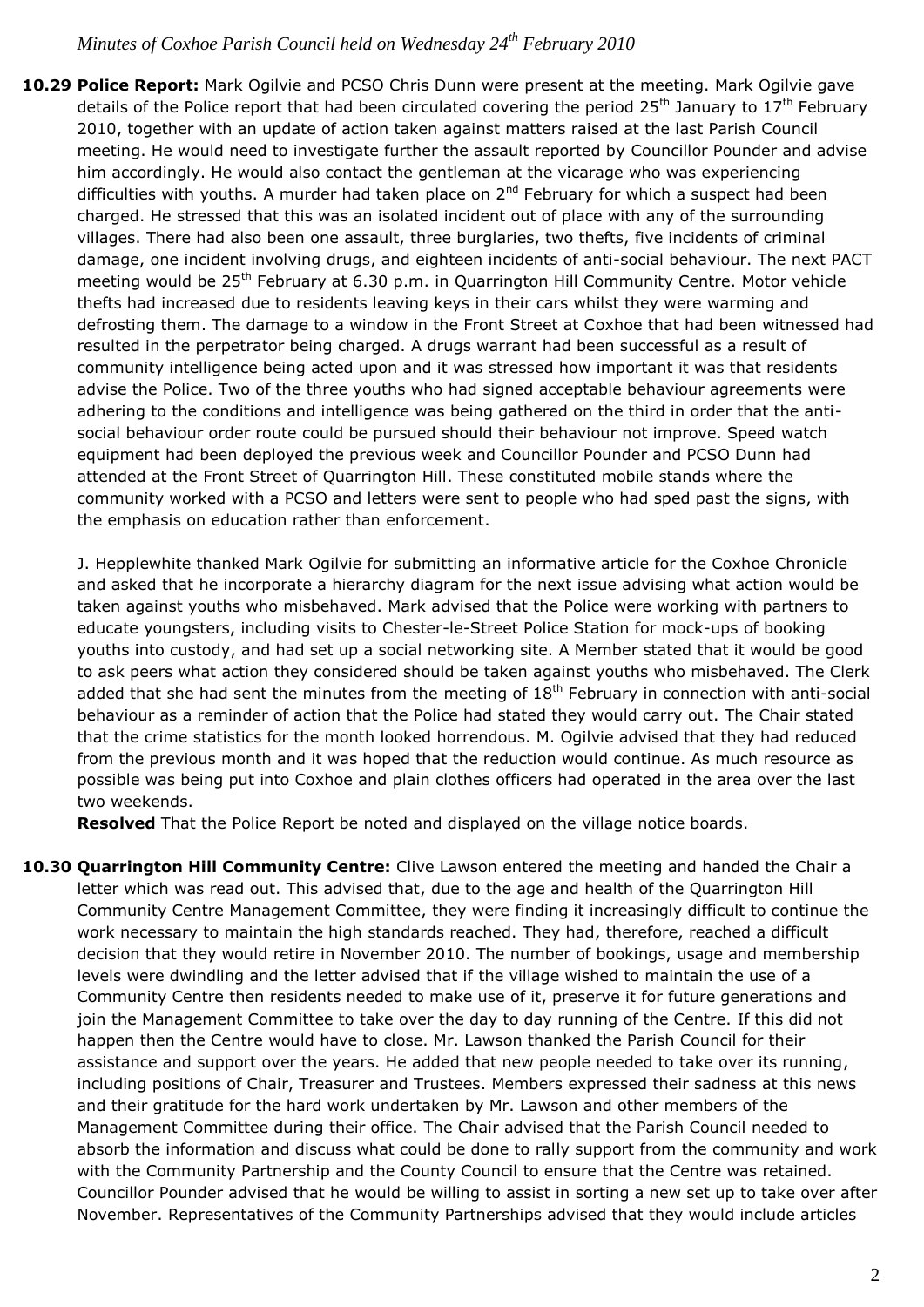for each edition of the village newsletters until the end of the year and the Chair stated that this needed to include details of who to contact to get involved.

**Resolved** That articles be placed in all editions of both village newsletters to the end of the year asking for volunteers to take over the running of the Quarrington Hill Community Centre and that this matter be discussed further at the next meeting of the Parish Council for ideas as to how the Parish and County Councils could assist the situation outlined.

### **10.31 Minutes of Monthly Meeting** held 27<sup>th</sup> January 2010 had been circulated.

**Resolved** That the minutes of the last monthly meeting held on 27<sup>th</sup> January 2010 be approved and signed as a true record.

**10.32 Matters of information:** The Clerk updated that **(1)** she had written to Gavin Cordwell-Smith and provided him with the names from the Coxhoe History Group for consideration for the **Hellens Development** and the information on the level crossing gates that had previously been sent to the artist and the Principal Planner. She had reiterated the feelings expressed at the meeting and asked that the position be reconsidered with regard to the street naming and the planning gain monies. **(2)** She would contact the alternative provider with regard to **Clocks Remedial Work** as workload allowed. **(3)** The next session of the **CILCA Mentoring Course** was scheduled for 25<sup>th</sup> March. **(4)** She had not been advised of any progress on the issue of the land ownership of the **rough land adjacent to the allotments at Quarrington Hill** being ascertained with a view to the Parish Council procuring this to provide additional allotment sites. **(5)** There had been nothing further to an acknowledgement on 10<sup>th</sup> December from the County Council with regard to the policy on the replacement of **Wheelie Bins** so she had chased progress. **(6)** On the **asset transfer** of Quarrington Hill allotment site, she had sent the location maps and plans that the County Council had requested for each of the three potential asset transfer areas the Parish Council may be interested in and would update Members on any further information as it was received from the County Council. County Councillor Mrs. Plews added that there would be no progress on Landsdowne House until a strategy had been formulated with regard to community halls. The Parish Council would be consulted on this and they would have to look carefully at the costs if maintenance costs were to be met following the transfer. **(7)** The Clerk had chased an answer from the County Council on the query regarding the **responsibility for the footpath at Quarry Road**. They had advised that they had done a search on the City and County Council systems and these showed no result. A Member stated that he had been contacted by residents about the need for plants to be cut back on the footpath and cycle path to Raisby. It was reiterated that this may belong to Sherburn House as they had received royalties from the aggregate from Raisby. It was suggested that the Clerk contact Michael Young from Tarmac who may be able to assist. **(8)** The **fencing repairs outside the tip** had been carried out and County Councillor Mrs. Plews advised that she was dealing with the state of the footpath in this area. **(9)** The Clerk had sent a request to Adrian Varty at the County Council to enquire about the possibility of the **Memorial lights** being operational for one hour in the morning and to ask for someone to be shown how to alter the timer for future. **(10)** The meeting in connection with the **review of hanging baskets** could be arranged once the joint meeting on 2<sup>nd</sup> March had been held as this included looking at such matters. **(11)** On the Non-compliance with the **No Entry Restriction at Cornforth Lane Roundabout** the Clerk had contacted the Police about the possibility of the use of mobile residents' cameras to record motoring offences and provided them with contact details for the AAP Co-ordinator. **(12)** She had raised the **unauthorised development issues** with the Planning Enforcement Officer who was currently investigating the issues. **(13)** She had asked the County Council to look at the additional area of **raised paving** mentioned at the last meeting and to carry out necessary repair works. A Member asked about improvements to the footpath between Bower Court and Commercial Row and was advised that one side of the footpath was being improved and then the other would follow in order that pedestrians could still use a footpath in the area. **(14)** On the **insurance review**, a further invoice from Zurich for an additional £110.25 for extra items added by the previous Clerk had been sent to the previous Clerk's home address. The Clerk was currently in negotiations on the matter and would keep Members informed. **(15)** Following the suggestion made when discussion had taken place on the **EDRC AAP Local Councils Committee**, she had rang the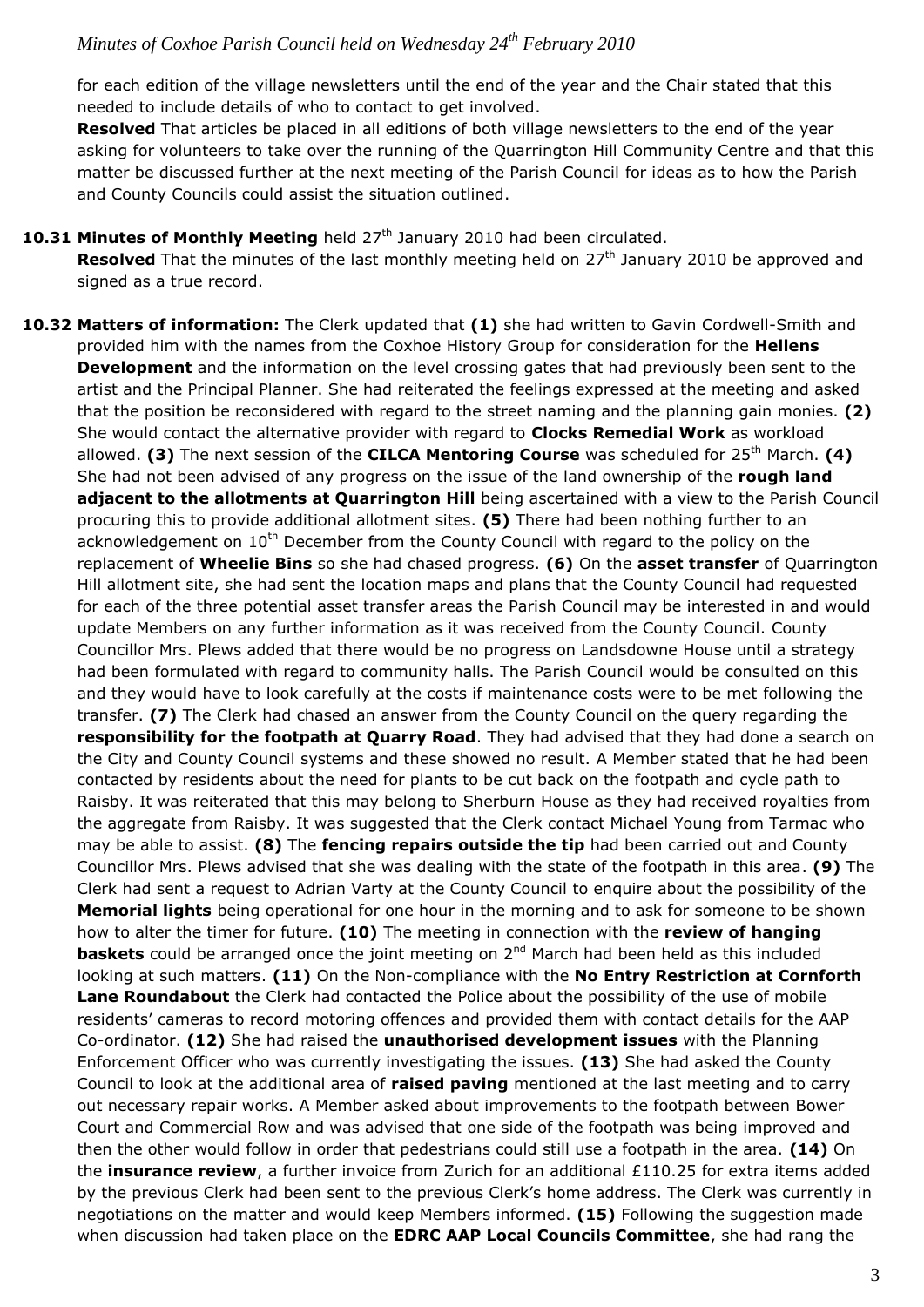CVS and they advised that they would visit all the voluntary organisations in the Coxhoe area and explain who they were, find out the organisations' requirements, and talk through any assistance they could provide, such as with funding. A Member suggested that following the CVS' visit to Quarrington Hill Community Centre, there should be a multi-agency meeting. Councillor Pounder offered to obtain information relating to usage and funds prior to such a meeting being arranged. **(16)** The Clerk advised that she had referred the concerns expressed at the last Council meeting to the **Standards Board**. **(17)** She had sent the Council's nomination in for the **Buckingham Palace Garden Party** and would update Members once the draw had taken place and the Council was notified of the results. **(18)** She was attending the **Clerks Foundation Course** 25<sup>th</sup> February at Great Aycliffe. **(19)** She had sent the letter of **permission to access land** to St. Andrew's Church. **(20)** The Chairman had passed on the Parish Council's gratitude for the **excellent work undertaken by the County Councillors**. **(21)** The Parish Council's objections in connection with the **planning application for land to the Rear of 15 and 16 Front Street East** had been sent to the County Council. The application had been approved by the Central and East Durham Area Planning Committee. County Councillor Mrs. Plews advised that a similar application had been refused previously and the decision overturned at appeal and it had therefore been considered that a precedent had been set. She gave details of a planning seminar being arranged by Roberta Blackman Woods, M.P. Members commented that work would need to start within the next year on the next Parish Plan and that this should include discussion with Planners due to the number of dilapidated buildings and unauthorised signs in the Parish. County Councillor Mrs. Plews added that this was a problem across the County and it would be helpful to get some old buildings converted to affordable new properties for young people to live in. **(22)** The Clerk advised that the **photocopier** had been ordered from Total Business Group and a delivery date was awaited. Members agreed to continue to pay the quarterly maintenance cost for the photocopier situated in the Village Hall and advise the Association that this would be reviewed in the next budget setting process for 2011/12.

**Resolved** (i) That the information be noted, the outstanding resolutions be actioned and progress be requested on those issues raised with other parties; (ii) That the Clerk advise the Village Hall Association that the Parish Council would continue to pay the maintenance contract for the photocopier at the Village Hall and review this as part of the budget process for 2011/12.

**10.33 Joint Meeting re Lighting and Other Improvements at St. Mary's Church and Front Street, Coxhoe:** This had been arranged for Tuesday 2<sup>nd</sup> March commencing at 2.30 p.m. in Landsdowne House. The meeting would include representatives of Coxhoe Parish Council, Coxhoe Community Partnership, Durham County Council and St. Mary's Church. Introductions would take place at Landsdowne House and then lighting (interim and long term) and footpath improvements would be considered on site at St. Mary's Church; followed by a visit to the Front Street of Coxhoe to look at improvements, including looking at the location of, various street furniture such as notice boards, sign posts, bins, hanging baskets, and plans for street lighting (including the potential for Christmas lights and portable CCTV cameras). Discussion would include possible improvements and next steps. The Chair stated that should lighting be required at the Church and the Village Hall car park, the same contractor could be asked to look at both areas. The land ownership issues at the Churchyard would be discussed at a future meeting following the conclusions of the joint meeting. **Resolved** That the information be noted and Jeff Stephenson be invited from the County Council to provide advice as to risk assessment requirements on positioning of street furniture.

**10.34 Meeting held 16th February to discuss improvements at Willow Cottages Allotments –** The Chairman of Willow Cottages Allotment Association had asked if the Clerk would make arrangements for a meeting involving him and the Secretary, the two County Councillors for the area (Councillor Morgan had submitted apologies due to a previous commitment), Craig Sinclair of Groundwork Trust, and with the Clerk and the Chairman of the Parish Council invited as the landowners. Groundwork Trust were working with the Association to source funding for improvements to the site, including paths to allow wheelchair access, fencing, water supply, and a visibility mirror for the hardstanding. The Association had been successful in obtaining some funding already including  $£5,000$  from Durham Foundation and had applied to the County Councillors for assistance from the Neighbourhood Fund.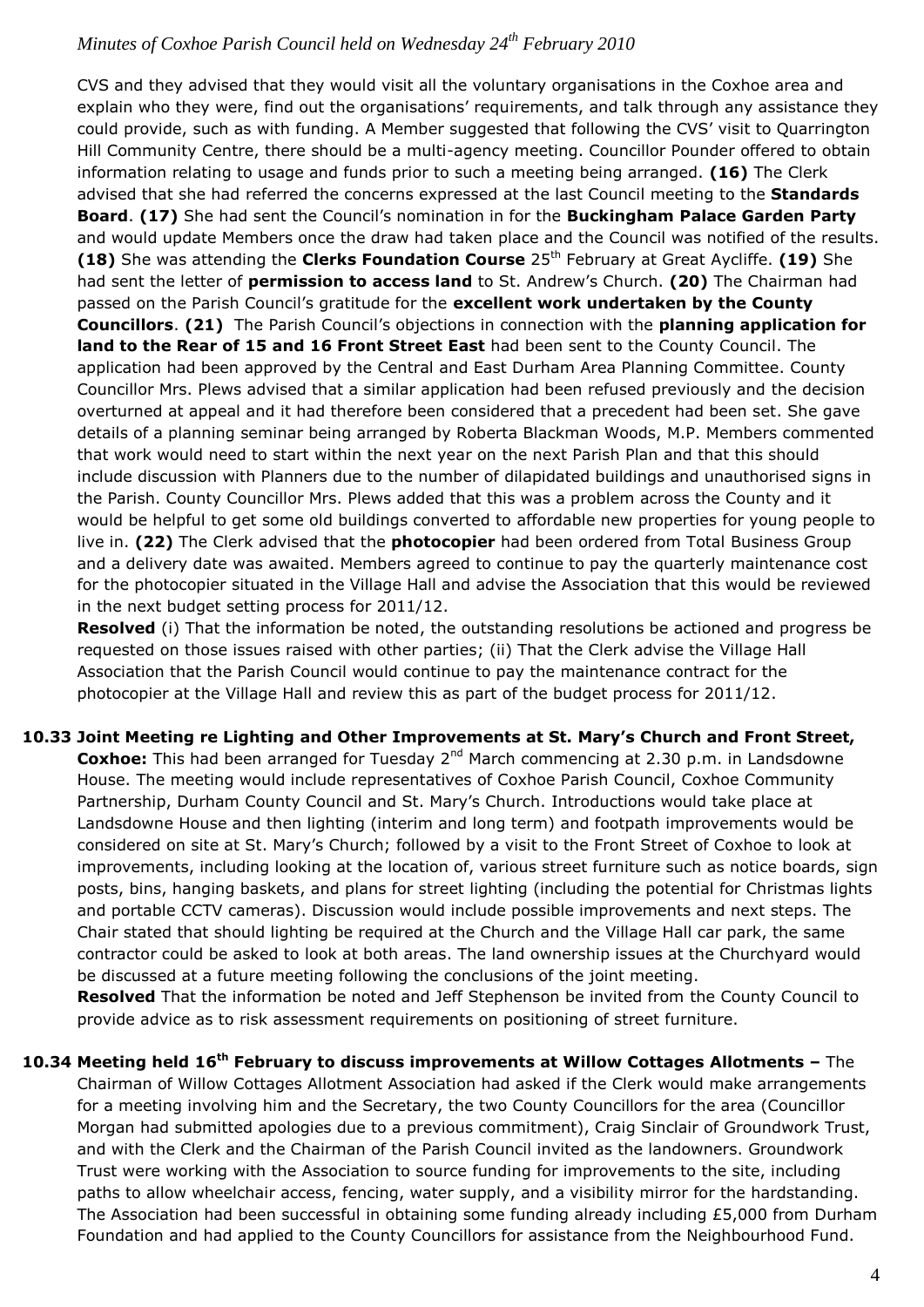They had involved the CVS and also had advice from Awards for All. Groundwork were helping with other funding applications including for AAP funds and were working up a scheme to have a community garden and possibly a community shed on the allotments as that would be more community inclusive and attract more funding. They were also looking at the possibilities from healthy eating and having a small amount of sales from the produce to be more self sustaining. They would carry out project management and look at involving the school and possibly the Tarka centre. They also mentioned that they had a team of youth workers who they would involve and look at trying to include youths in the project. Once the project and funding were more certain they would ask for another meeting to keep everyone informed. Councillor Mrs. Hepplewhite stated that she would submit an article in connection with this to the next Coxhoe Chronicle. **Resolved** that the information be noted.

**10.35 Speed Visors:** The Clerk had chased progress on the speed visors at Coxhoe with Gerry Jones at the County Council again. She had provided him with further details after more investigation and asked that he send the appropriate instructions to allow the Parish Council to be provided with the information required as to size and location of garden and how much the reinstatement works to the garden would cost if NEDL did them so that the Parish Council could get a comparative cost from TP Gardens. The response that Gerry had sent prior to that clarified that Durham County Council did not pay for provision of power to a post. County Councillor Morgan advised that the north bound pole had been powered; paid for by the local Members' funds. The Chair expressed the Parish Council's gratitude. Gerry's correspondence reiterated that the Cassop end of Quarrington Hill was only agreed for one direction and both sites at Coxhoe for only one direction and that that was what the County Council had agreed with the Parish Council and Police. He had responded further that the known costs for the South bound pole at Coxhoe would be  $£517 + VAT$  but that the full costs would not be known until the trench was dug (there may be additional for reinstatement and wayleave) but that the County Council could not proceed with the job until they had a written undertaking from the Parish Council that it would cover all costs – known and unknown. County Councillor Morgan offered that the County Councillors would pay any costs above £700. Members concurred and noted that the Coxhoe poles could be in one direction each but asked that it be reiterated that it had been agreed at the site meeting that the visor near to the garage at Quarrington Hill would be able to be rotated in both directions. The Chair stated that this would finalise the Parish Council's programme of traffic management and asked that data logging information be provided prior to the movement of the visors from Quarrington Hill.

**Resolved** That the Clerk advise the County Council that the Parish Council would meet the costs of powering the south bound pole at Coxhoe up to a maximum of £700, with the County Councillors meeting any costs above that amount; that they had noted that the visors at Coxhoe could operate in one direction each; reiterate that it had been previously agreed that the visor near the garage at Quarrington Hill could be used in both directions; and request that the County Council provide data logging information on the number of activations at Quarrington Hill prior to any movement of the visors from there; and that they provide costs for rotation of the visors.

## **10.36 Correspondence:**

### 10.36.1 **Durham County Council:**

**a) EDRC AAP Local Councils Committee –** The agenda for 16<sup>th</sup> March and minutes of 19<sup>th</sup> January had been circulated. Councillor Mrs. Hepplewhite submitted apologies as she would be out of the country.

**Resolved** That the information be noted

**b) Advance Notice of a Parish and Town Council Conference** being organised by Legal and Democratic Services and the Chair of the Standards Committee to be held at County Hall on 19<sup>th</sup> July had been circulated

**Resolved** That the information be noted.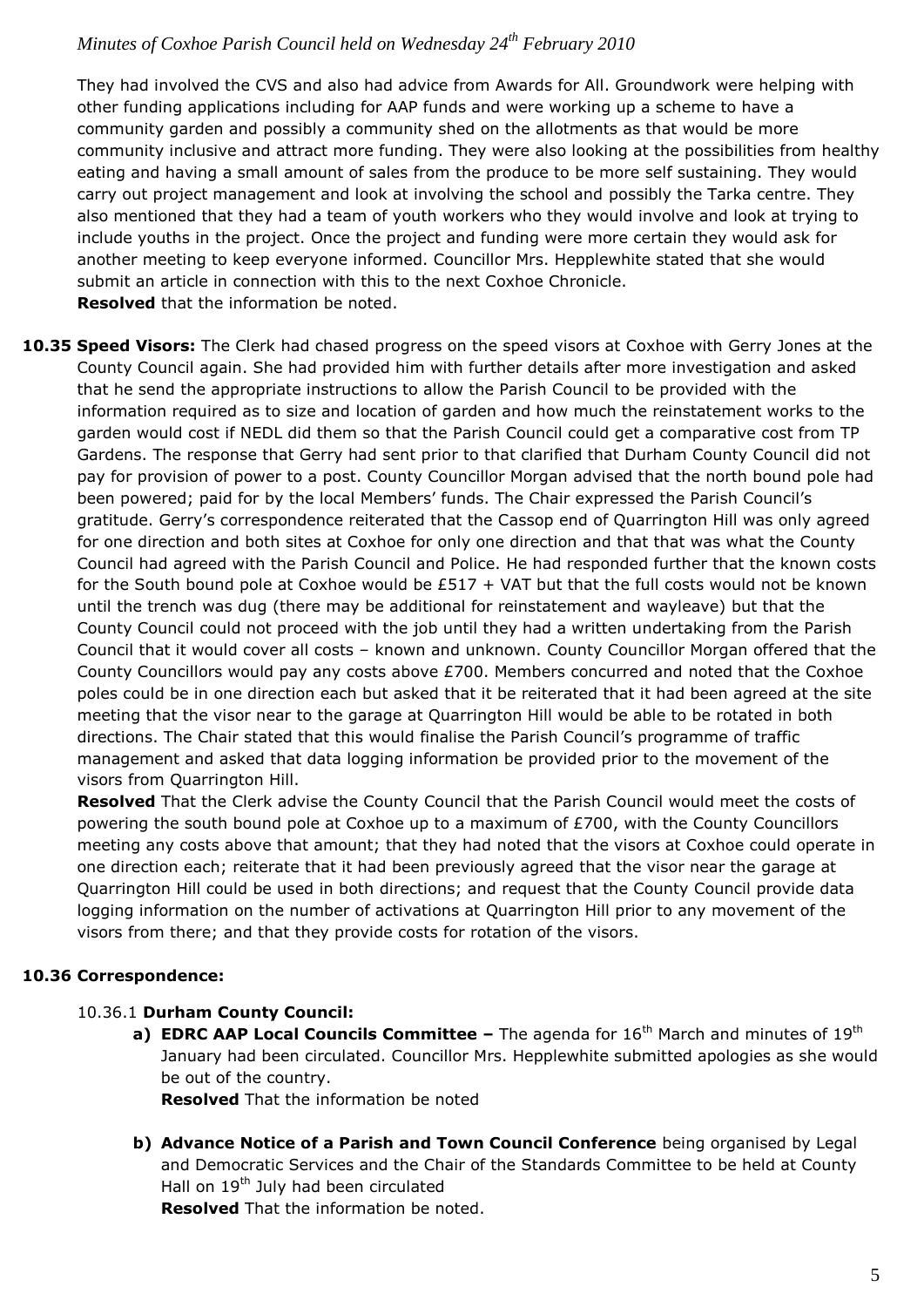**c)** A letter from Durham County Council's Planning Policy section had been circulated which asked for comments to the **County Durham Plan – Sustainable Design Supplementary Planning Document – Issues Paper** consultation and entries to a photography competition by  $1<sup>st</sup>$  April 2010. The issues paper set out what a design quide would cover to advise householders and developers how to achieve better design standards in new developments.

**Resolved** That the information be noted.

#### 10.36.2 **County Durham Association of Local Councils (CDALC):**

- **d) NALC E-Bulletin**  the latest briefing had been circulated. **Resolved** That the information be noted.
- **e)** Details had been circulated of consultation including workshops being held across the County to shape the **County Council's Equality Scheme**. **Resolved** That the information be noted.
- **f)** The National Association of Local Councils had released the latest **Model Standing Orders**  on 1<sup>st</sup> February 2010. Copies were available for order via the County Durham Association of Local Councils. Following consultation with the Chairman and Vice-Chairman, a copy had been ordered in order that Coxhoe Parish Council's Standing Orders may be updated to ensure they complied with best practice.

**Resolved** That the order be ratified and the expenditure of £25 be authorised.

#### 10.36.3 **Other Correspondence**

- **g)** Information had been circulated from **Electricity Alliance** regarding the **replacement and rerouting of the overhead electricity transmission line that ran between the electricity sub-stations at Spennymoor and Norton. Resolved** That the information be noted.
- **h)** A **resident of Ashbourne Drive** had written to ask whether the Parish Council was able to provide any assistance in the **provision of a salt bin** following the request for one on the corner of 85 Ashbourne Drive being refused by the County Council as it did not meet their criteria. The correspondence circulated from the County Council explained the financial situation and that this restricted the provision of bins to streets with severe gradients where there were special features to be taken into account. **Councillor Dunn declared an interest in this item** as he lived further up that street and would therefore benefit should a bin be provided by the Parish Council. It was considered that he could participate in any general discussion relating to whether the Parish Council may wish to consider having a policy to deal with such requests but he withdrew from the meeting for discussion on the specific request as it could be considered to be a private and prejudicial interest. Councillor Dunn vacated the Chair and Councillor Smith was elected to Chair the meeting for this item. The Clerk advised that the County Council, in connection with a previous request for help, had stated that if an area did not meet the criteria set by the County Council then a Parish Council could fund the bins at its own cost but must service the bin and collect the salt at the County Council's depot. County Councillor Morgan had provided further information that installation of the bins cost approximately £350 per bin and that the Parish Council would then be responsible for refilling and maintenance costs of £100 per annum per bin. He had also indicated that the County Council's criteria for salt bins did not usually apply in residential areas particularly if there was no bus route and that the Parish Council may have insurance liability. Further details were provided on the potential for liability of the Parish Council and of residents using the grit. Members discussed the matter in detail, including the costs involved, particularly in light of the precedent that would be set should assistance be provided in this instance; many other requests had been refused in the past; environmental factors including the runoff from the salt bins in the summer and the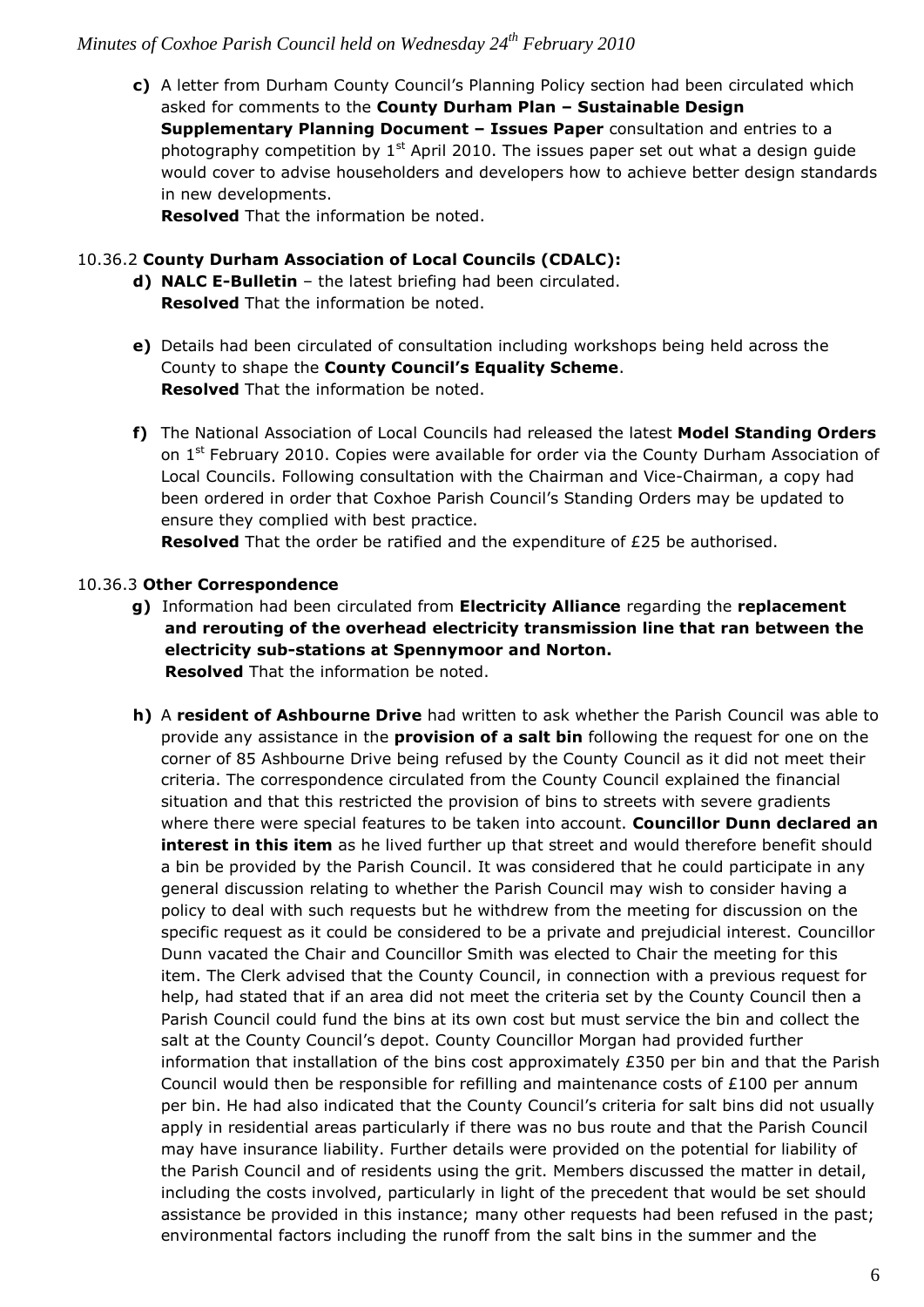nuisance caused by youths disrupting the contents; and that this was a County Council function and the Parish Council did not have the resources, financial or human, to provide, maintain and insure for salt bins in residential areas. Members considered that whilst the Parish Council would have liked to provide assistance, it was not possible to do so in light of all the factors discussed.

**Resolved** (i) That the resident be advised that for the financial and practical reasons outlined, it would not be possible for the Parish Council to provide a salt bin in the location requested; (ii) That future requests be refused for the reasons outlined and an article be included in the Winter 2010 issues of the village newsletters outlining that this was the responsibility of the County Council and their criteria for such.

**10.37 Coxhoe Community Partnership:** Councillor Dunn rejoined the meeting and resumed the Chair. The joint meeting would be held  $2^{nd}$  March to discuss street furniture in the Front Street and lighting and improvements to St. Mary's Church yard. The Clerk had chased the County Council for progress regarding the request for the litter bin and litter picking in the Living Churchyard and been advised that new measures were in place for the litter collection. John Lowes, the Clean and Green Manager wished to meet representatives of the Parish Council to discuss further improvements that could be made and it was agreed that he be asked to join the joint meeting on  $2^{nd}$  March. Thanks to County Councillor Morgan's involvement, things had moved on with the provision of computer classes in Coxhoe. Councillor Mrs. Hepplewhite had met with Diane Mahoney from the County Council who considered that Landsdowne House would be an ideal venue and was going to put a funding application together for laptops and hoped to start classes after Easter. She was also looking at the possibility of the introduction of craft classes. There had been no response to the enquiry as to whether the County Council could assist with the development of a website for the Parish Council and progress had been requested on this. An article updating on the Parish Council's work had been submitted to both Partnerships for incorporation in the village newsletters, the final proofs of which were awaited for the Chair, Vice-Chair and Clerk to look over prior to the March issues being printed. The agenda for the Partnership meeting of  $3<sup>rd</sup>$  February had been circulated, together with the projects update of  $22^{nd}$  February and the Youth Room Partnership agenda for  $11^{th}$  March.

The Community Partnership representatives updated that subsidence had occurred to the left of the Church door at St. Mary's where enabling work had recently been carried out. The County Council had filled the area twice. It was not known whether the cause was the inadequate backfilling of the excavation works or that the original specification for the area had not allowed for the weights of modern refuse collection and grasscutting vehicles. County Councillors were requesting that such vehicles park in the main Church car park. Estimates were being prepared to bring the area back to a level standard. Everything was on track for the Dedication Service for the Living Churchyard; the electrical contractor would be altering the timing to allow for the Memorial Garden lights to be on for an hour in the morning and the Partnership had requested that the Project Manager arrange for reseeding of the area. A response was awaited from the Coalfield Regeneration Trust with regard to the possibility of funding for doors at the Village Hall. Interpretation panels had been ordered for the Cycle Routes but the County Council wanted the Partnership to have Public Liability Insurance for the vergeside planting. The Chair advised that he understood that the Parish Council's insurance covered volunteers and this could be checked and advised. The Partnership stated that funding claims were required by 31<sup>st</sup> March. The Youth Room Partnership meeting had been rearranged to 11<sup>th</sup> March and the Partnership requested that Parish Councillors attend such meetings whenever possible. They stated that the County Council needed to take responsibility for maintenance as the Green Flag Park Assessment was due. It was hoped that a mobile screen and projector could be procured for community and Parish Council use. It was agreed that Councillors Dunn and Mrs. Hepplewhite discuss this further as there may be some scope for a projector and screen to be provided with only the cost of ancillary equipment to be met by the Parish Council. The Partnership had carried out a progress report on the Parish Plan and provided it to the Clerk for future maintenance.

**Resolved** (i) That the information be noted and further responses be awaited from the County Council with regard to provision of a litter bin in the Living Churchyard, computer classes in Coxhoe,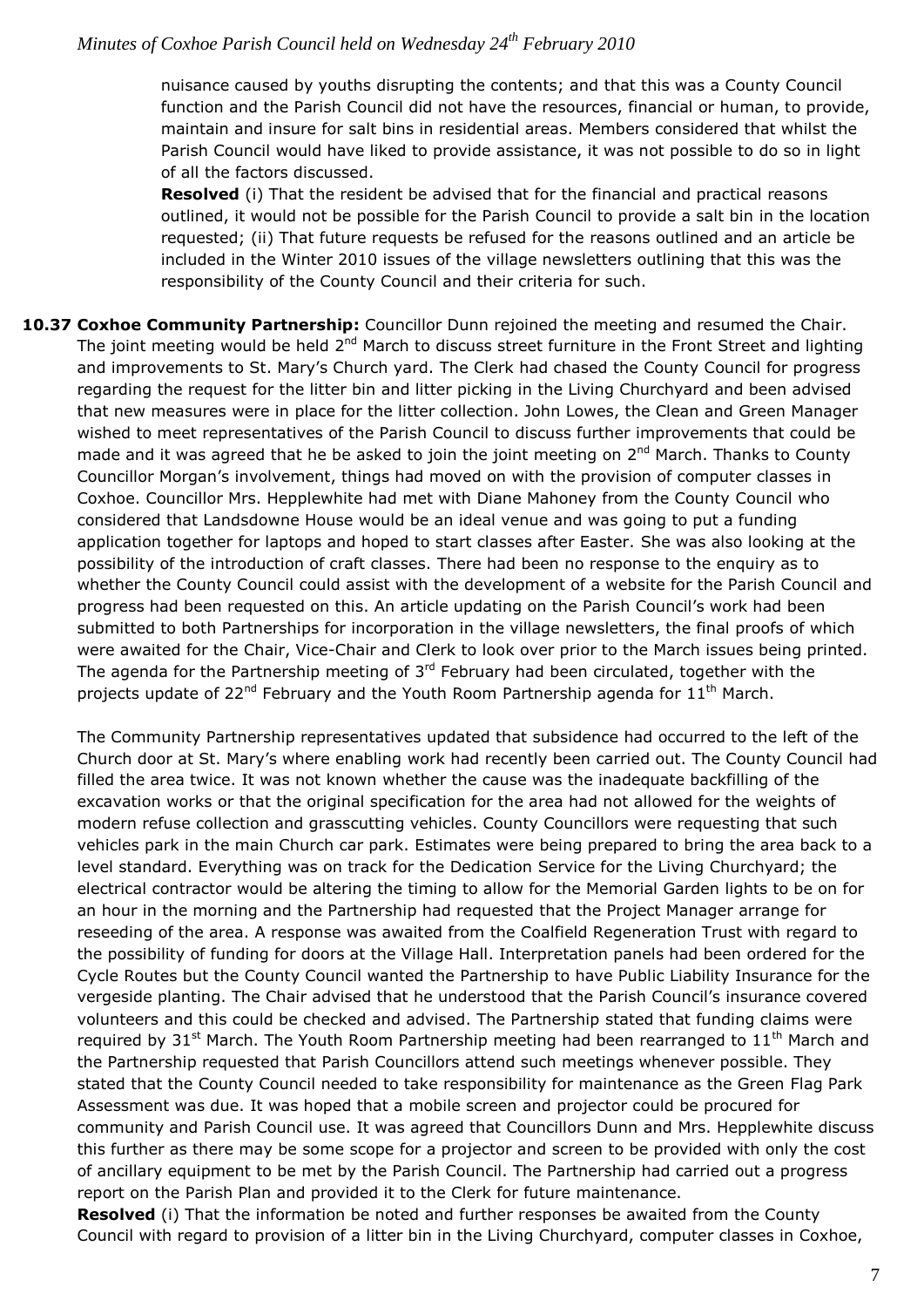and assistance with development of a new Parish Council website; (ii) that the Parish Council request that their contractor for grass cutting use the main car park at St. Mary's Church and not drive past the main door to the Church; (iii) That the Parish Council express concern to Wilf Newell at Service Direct (with copies to the County Councillors) that the subsidence to the left of the Church door may have been caused by inadequate backfilling of excavation works; (iv) That the Clerk check the Parish Council's insurance cover for volunteers and advise the Partnership and County Council with regard to the level of cover; (v) That measures be taken to procure a projector and screen for use by the Parish Council and the community, with ancillary equipment costs to be met by the Parish Council.

10.38 Quarrington Hill Village Partnership: The agenda for 22<sup>nd</sup> February and minutes of 24<sup>th</sup> January had been circulated. Bob Watts, the Chairman of the Partnership, was present and updated that the Secretary was unwell and very much missed; applications had been submitted for funding for further equipment; the Youth Leaders had been complimented on the good behaviour of the young people participating in the rock climbing course; funding applications were ongoing for the play park and the lease was progressing slowly whilst queries were being looked at by the County Council's legal department. The Partnership had limited resources and was spending a lot of time dealing with correspondence relating to issues over the running of the Partnership that a group of residents had raised with the Charity Commission. The Commission had advised that they should not get involved until all other avenues had been explored and had suggested mediation. The Partnership was in agreement with this recommendation and had asked the Commission to ask the residents to contact the Partnership in order that the appropriate arrangements may be made. A letter had been received from the residents asking that the Partnership arrange a meeting and the Partnership had responded outlining the recommendation of mediation. Their response was awaited and the Partnership representatives asked that the Parish Council support the recommendation of mediation and give the message that they did so.

They stated that a large amount of work had gone into the play park over a long time including the consultancy process, the business plan, children being involved, planning approval, and funding procured. The Partnership needed to concentrate their efforts and time on actions for the benefit of the community and mediation was the best way to resolve the current situation. It had not been possible to arrange an Easter Fun Day due to limited resources expending time on this. Parish Council Members commended the Partnership for their good work and advised that they valued the work undertaken by all partners and voluntary organisations. They supported the Partnership and wanted it to make progress on actions to benefit the community. It was in the interests of all parties that the situation be resolved and the Parish Council would strongly encourage all parties to take up the suggestion of the Charity Commission of mediation and two way communication. **Resolved** That the information and the Parish Council's support of the recommendation of mediation

be noted.

**10.39 Crowtrees Heritage Group**: The agenda for 11<sup>th</sup> February and minutes of 14<sup>th</sup> January had been circulated.

**Resolved** That the information be noted.

- **10.40 Web Statistics:** had been circulated for the period 25<sup>th</sup> January to 22<sup>nd</sup> February 2010. **Resolved** That the information be noted.
- **10.41 Traffic Calming at Quarrington Hill:** Councillor Pounder updated that the traffic calming scheme including four speed humps at Church Street had been carried out and areas in Quarrington Hill where it was suspected that speeding was taking place would be passed to Mark Ogilvie of the Police for addition to the list of areas to be looked at with the mobile cameras. County Councillor Mrs. Plews, Bob Watts and David Reid left the meeting. **Resolved** That the information be noted.

**10.42 Finance:**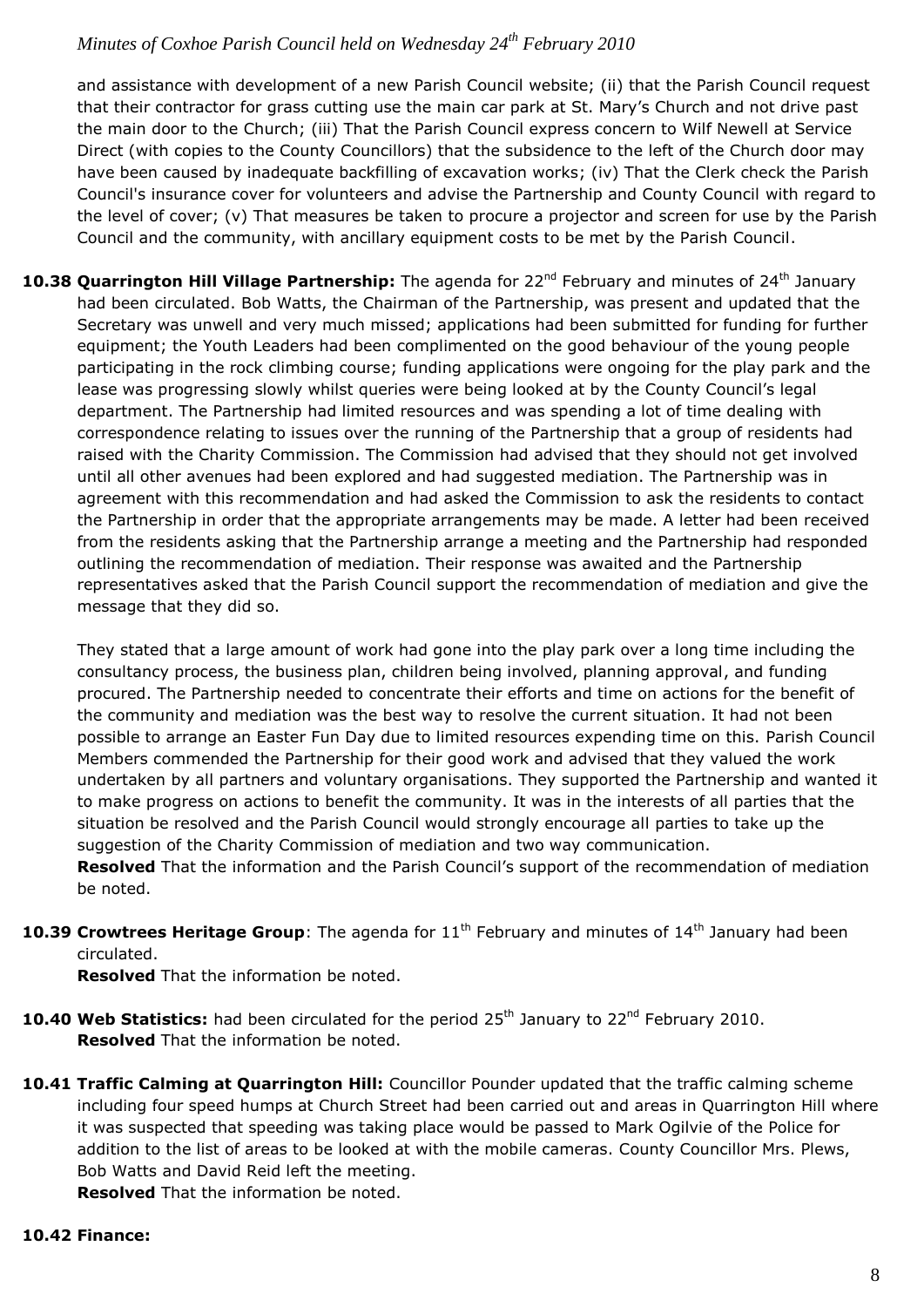- 10.42.1 **Budget Update:** An account summary had been circulated that showed income and expenditure for the year and current balances reconciled against the latest bank statements. Details were circulated of the budget for 2009/2010, with income and expenditure and the variance against each budget heading to the end of January. The Clerk went through the budgetary comparison information in detail. The overall situation had improved greatly over the last couple of months due to winter seasonal spending reductions; VAT reclaims being brought up to date; and the unexpected receipt of the backdated wayleave monies. With the amounts agreed to be carried forward for items not completed within the year and the outstanding commitments for the year, the Council was on budget. Central Services was the only budget heading overspent due to unanticipated expenditure and some budget allocations being underestimated as a result of the changes in Clerk. The Chair commended the Clerk for the work undertaken on the budgets. **Resolved** That the information be noted.
- 10.42.2 **Applications for Grants and Donations:** Members discussed applications for grants and donations and whether the Council should devise a policy of broad guidelines for each application to be assessed against, including other funding available to the applicants and what benefit was obtained within the Parish. The Clerk advised that this would be required to meet Quality Council status as it was part of the assessment for the CILCA qualification. County Councillor Morgan left the meeting.

**Resolved** That applications be assessed on their merits at present but that work be undertaken towards production of a policy for applications for grants and donations.

**(a) Great North Air Ambulance** - **Councillor D. Smith declared an interest** in this application as he used to work for the organisation and took no part in the decision thereon. Their letter stated that they wrote annually to Parish Councils in North of England to ask for a grant to ensure that their vital service was maintained of transporting seriously ill or injured patients from rural and urban areas to a place of care. A payment of  $£50$  had been made the previous year. Members considered that this service could be a great benefit to residents of the Parish and should be supported.

**Resolved** That a donation of £50 be made to Great North Air Ambulance under Section 137 expenditure.

**(b) Victim Support -** were asking for a financial donation to assist them in continuing their service of supporting victims and witnesses of crime. A letter had been circulated indicating their objectives for the year for the North East. Members considered that this service could benefit residents of the Parish and this was a worthy cause that should be supported. J. Hepplewhite left the meeting.

**Resolved** That a donation of £50 be made to Victim Support under Section 137 expenditure.

**(c) Coxhoe Village Hall Association –** a letter had been circulated from the Village Hall Association asking for financial assistance in their running of a premises for the use of the community. This had been received after the agenda had been sent but it was agreed that this could be handled at this meeting as a decision had already been made when the budget had been approved for the year to make a grant of £1000 to the Village Hall Association to assist them with their work for the benefit of the community.

**Resolved** That a grant of £1000 be made to the Coxhoe Village Hall Association under Section 137 expenditure.

10.42.3 **Accounts for payment** – Details of financial payments required for the month had been circulated, together with the month end bank balances figure after the expenditure. **Resolved** That all payments presented be signed and paid: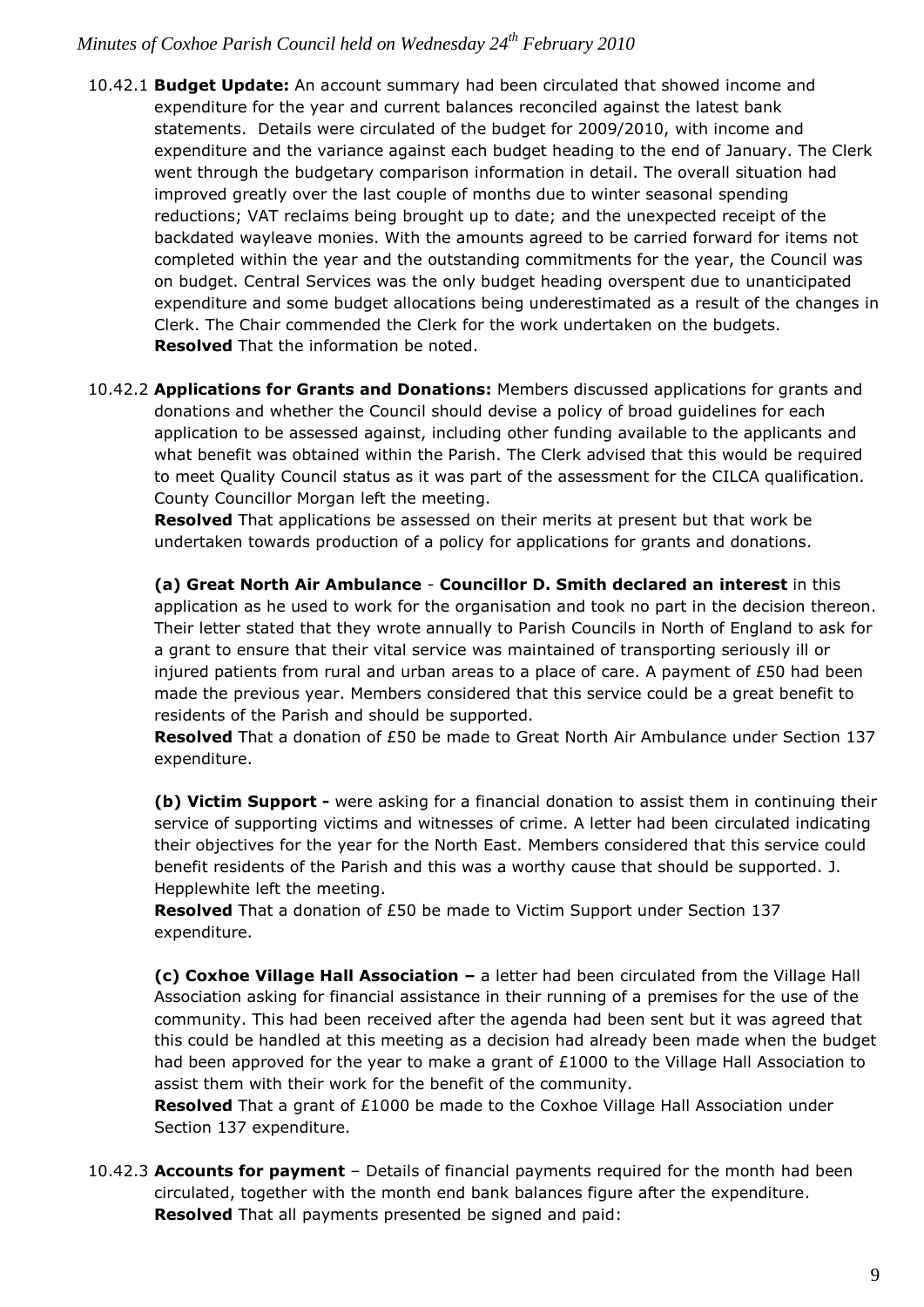| <b>Creditor</b>      | Reason                                 |        |
|----------------------|----------------------------------------|--------|
| <b>Viking Direct</b> | Printer Cartridges and stationery      | 41.53  |
| T P Gardens          | Grass Cutting and Hedge Trimming       | 370.00 |
| Scottish Power       | Electricity for Memorial Garden lights | 16.94  |
| 3 Mobile             | Broadband & Mobile January             | 32.47  |
| M. Forster           | Clerk Salary and postage               |        |

**10.43 Planning Applications:** Details had been circulated of planning applications that had been determined under delegated authority from  $27<sup>th</sup>$  January to  $22<sup>nd</sup>$  February 2010 and of applications received since the last meeting. Members agreed that with regard to **Ref 054/TPO – Felling of 2 no. Horse Chestnut Trees and Replacement with 2 no. Mountain Ash Trees at Vicarage Terrace** it was a shame that these trees had already been removed but noted the contents of the letter giving reasons for the application, including that one of the trees was unhealthy and may have infected the other and those of anti-social behaviour and road safety hazards. Members discussed **County Matters Application 4/54 – Proposed Relocation of Site Compound at Joint Stocks Waste Disposal Site** and expressed concern about the access road and vehicle movement in the area. This was a road where many vehicles were fast moving and there was the potential for accidents with large vehicles turning right and travelling slowly up the hill. They discussed the potential for a road being provided within the site for movement of vehicles to the top of the site prior to traversing the main road but concurred that this would be impractical and cost prohibitive. They asked that the concerns be brought to the attention of the County Council who could be asked whether it would be possible for mitigation measures such as a mini roundabout or speed restrictions to be looked at in consultation with the Police. Councillors Rowe and Smith left the meeting. **Resolved** (i) That the information on delegated authority decisions be noted; (ii) That the information on application 054/TPO at Vicarage Terrace be noted; (iii) That with regard to application CMA/4/54 for the proposed relocation of site compound at the Joint Stocks Waste Disposal Site, the Clerk advise the County Council (with copies to the County Councillors) of the Parish Council's concerns in connection with highway safety and ask that they liaise with the Police to provide a suitable solution.

10.44 Date of Next Meeting: Wednesday 24<sup>th</sup> March 2010 at 6.45 p.m. in Landsdowne House.

**10.45 Visit to Coxhoe by the Government Department for Communities and Local Government –** The Clerk advised that since the agenda had been circulated, the Parish Council had been advised that Coxhoe had been chosen for a visit by the Department following Durham Rural Community Council singing the praises of the way in which the Parish Council and Coxhoe Community Partnership worked together to produce benefits for the community. The visit was likely to take place on Monday 22<sup>nd</sup> March and would entail the Government representatives meeting with the Chair and Vice-Chair and Clerk of the Parish Council, Mr. and Councillor Mrs. Hepplewhite from the Community Partnership, and representatives of DRCC to talk through projects and working together and then be shown the projects on site.

**Resolved** That the information be noted and that the Treasurer of Coxhoe Community Partnership also be invited to attend the visit.

### **10.46 Exempt Information – Resolution to Exclude the Press and Public:**

**Resolved** That in view of the confidential nature of the following items, the press and public be excluded for the remainder of the meeting, pursuant to the Public Bodies (Admissions to Meetings) Act, 1960.

### **10.47 Co-op and Village Hall Car Parks**

**10.48 Sanderson Street: NOTE:** Councillor D. Smith had previously **declared an interest** in this item prior to leaving the meeting.